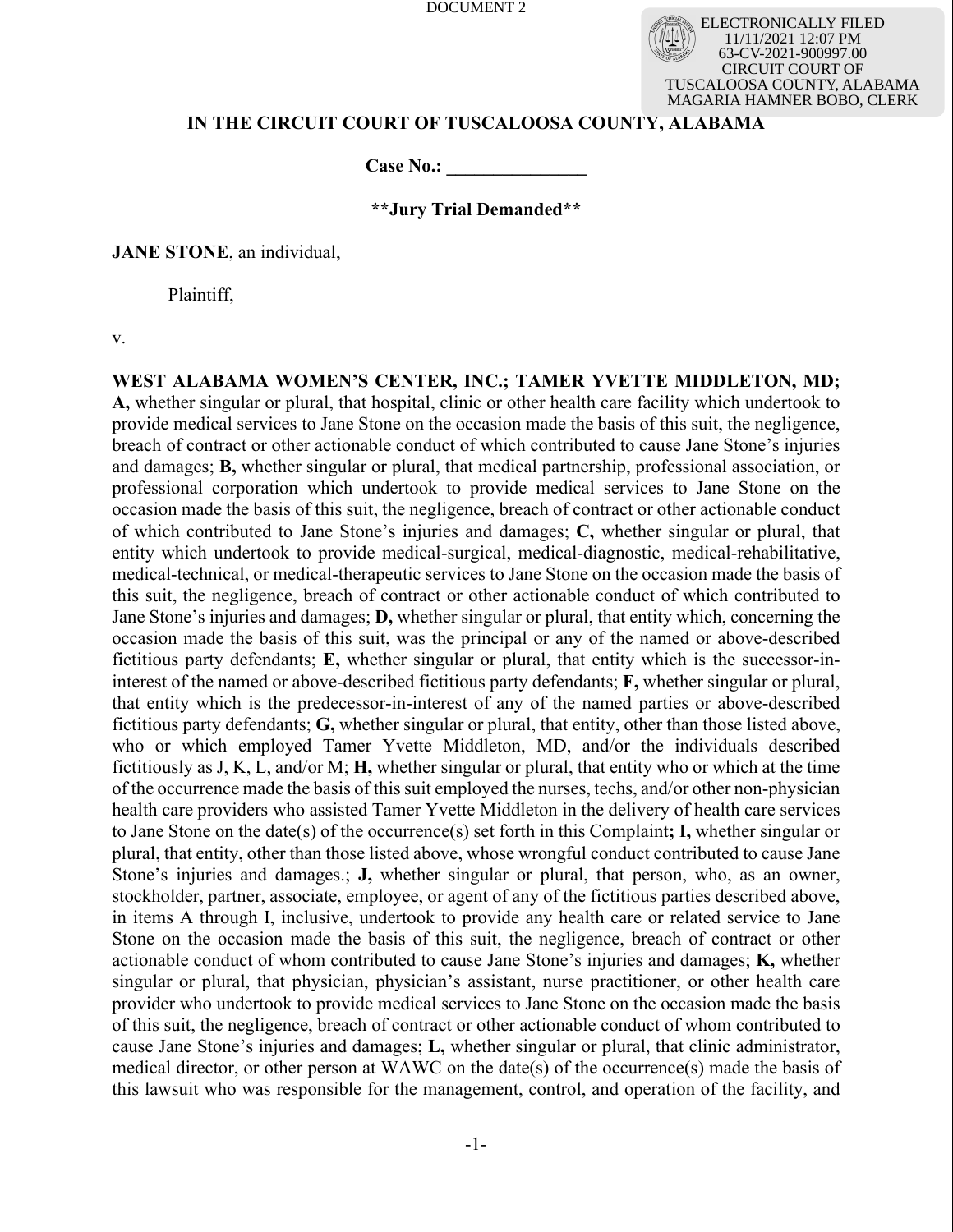for ensuring that the facility was sufficiently staffed and administered in a manner to provide adequate care for each patient admitted, the negligence, breach of contract or other wrongful conduct of which contributed to cause Jane Stone's injuries and/or damages; **M,** whether singular or plural, that physician who was serving as Medical Director at West Alabama Women's Center on the date(s) of the occurrence(s) set forth in this Complaint and who was responsible for supervising all clinical functions and ensuring that the facility met the requires of Ala. Admin. Code § 420-5-1 and all professional standards of care, and whose negligence, breach of contract or other actionable conduct contributed to cause Jane Stone's injuries and damages; **N,** whether singular or plural, that registered nurse, licensed practical nurse, patient care technician, ultrasound technician, medical assistant, and/or other non-physician health care provider who undertook to provide medical services to Jane Stone at West Alabama Women's Center on December 22 and/or 28, 2020, the negligence, breach of contract or other actionable conduct of whom contributed to cause Jane Stone's injuries and damages; **O,** whether singular or plural, that registered or licensed practical nurse, medical or patient care technician, medical assistant, or other non-physician healthcare provider at West Alabama Women's Center who failed at the time of the occurrence made the basis of this suit to provide care and treatment to Jane Stone in accordance with abortion facility policies and procedures, patient care policies and procedures, and/or functional safety and maintenance policies and procedures, the negligence, breach of contract or other actionable conduct of whom contributed to cause Jane Stone's injuries and damages; **P,** whether singular or plural, that nurse practitioner, registered nurse, licensed practical nurse, nursing assistant, medical assistant, patient care technician, and/or other non-physician healthcare provider who provided assistance to Dr. Middleton during and/or immediately following the D&E performed on Jane Stone on December 28, 2020, the negligence, breach of contract or other wrongful conduct of which contributed to cause Jane Stone's injuries and/or damages; **Q,** whether singular or plural, that nurse practitioner, registered nurse, licensed practical nurse, nursing assistant, medical assistant, patient care technician, and/or other non-physician healthcare provider who monitored and assisted Jane Stone post-operatively in the recovery room at WAWC on December 28, 2020, the negligence, breach of contract or other wrongful conduct of which contributed to cause Jane Stone's injuries and/or damages; **R,** whether singular or plural, that registered nurse responsible for supervising all nursing care of patients such as Jane Stone in preparation for a pregnancy termination procedure, during a pregnancy termination procedure, the recovery period, and initial discharge on the date of the occurrence made the basis of this lawsuit, the negligence, breach of contract or other wrongful conduct of which contributed to cause Jane Stone's injuries and/or damages**; S,** whether singular or plural, that person, other than those described above, who undertook to provide any health care or related service to Jane Stone on the occasion made the basis of this suit, the negligence, breach of contract or other wrongful conduct of which contributed to cause Jane Stone's injuries and/or damages.

Plaintiff avers that the identity of the fictitious defendants is unknown to Plaintiff at this time, or, if their names are known to Plaintiff, their identity as proper party defendants is unknown to Plaintiff at this time; but their true names will be substituted by amendment when such knowledge is ascertained.

Defendants.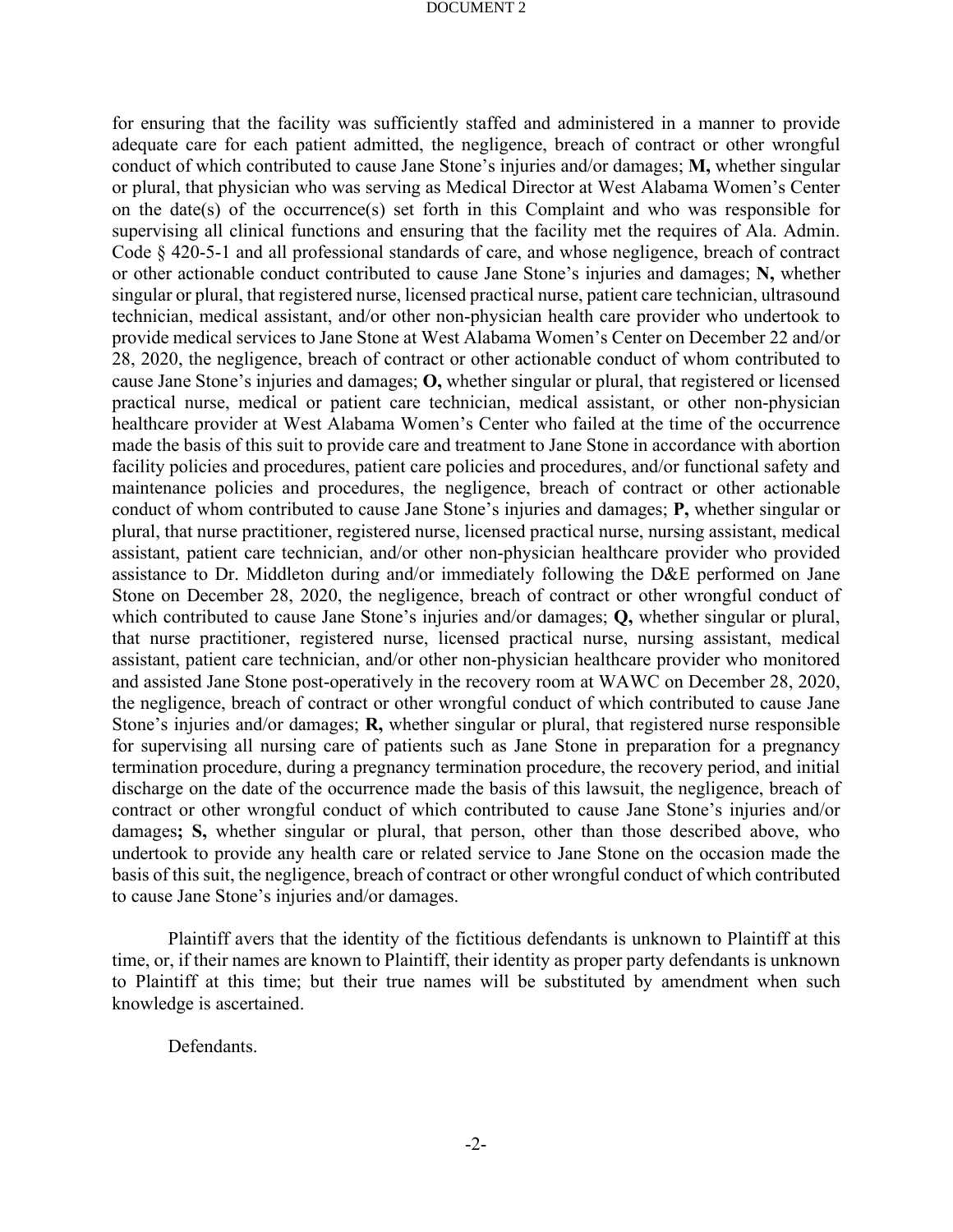## **COMPLAINT**

Jane Stone alleges as follows against Defendants West Alabama Women's Center, Inc., Tamer Yvette Middleton, MD, and one or more of the parties described fictitiously in the caption as "A" through "P":

# **PARTIES**

1. JANE STONE is a pseudonym for an adult resident of Shelby County, Alabama.

2. The Defendant, WEST ALABAMA WOMEN'S CENTER, INC. (hereinafter referred to as "WAWC", is an Alabama Corporation with its principal place of business located in the City of Tuscaloosa, Alabama. WAWC is, and at all times material to this Complaint was, a health care entity qualified to do business in Alabama and was doing business in Tuscaloosa County, Alabama, as the largest provider of medication and procedural abortion services in the State of Alabama.

3. The Defendant, TAMER YVETTE MIDDLETON, MD ("Dr. Middleton"), is an adult resident of Georgia. At all times material to this Complaint, Dr. Middleton was a medical doctor licensed to practice medicine in the State of Alabama; was actively practicing medicine at WAWC in Tuscaloosa County, Alabama; and was acting within the line and scope of her duties and responsibilities as an actual and/or apparent agent or employee of Defendant WAWC, and/or Fictitious Party Defendants A, B, C, D, E, F, G and/or I.

4. The Defendants described fictitiously in the caption as "A" through "S", are those individuals or entities whose legal names are unknown to Plaintiff at this time, or if the names are known to Plaintiff, their identities as proper defendants are not known to Plaintiff, but whose true names will be substituted by amendment when such knowledge is ascertained.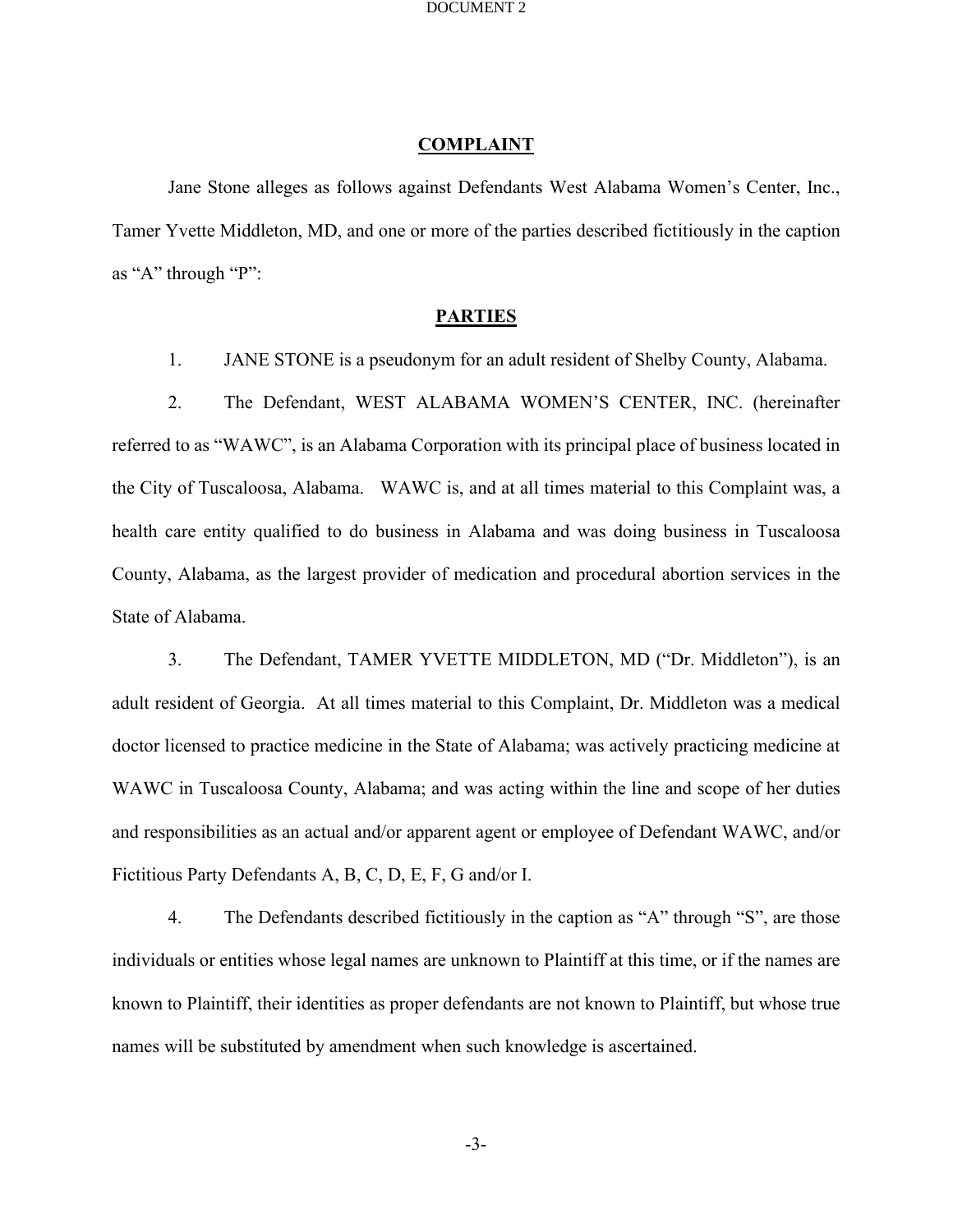## **JURISDICTION AND VENUE**

5. Venue is proper in this Court as the conduct giving rise to this action occurred in Tuscaloosa County, Alabama.

6. The amount in controversy exceeds, exclusive of costs, Twenty Thousand Dollars (\$20,000.00).

# **FACTUAL ALLEGATIONS**

7. On Tuesday, December 22, 2020, Jane Stone presented to WAWC located at 535 Jack Warner Parkway, Suite 1, in Tuscaloosa, Alabama, for the purpose of completing a preadmission evaluation for an induced termination of pregnancy. Jane Stone's pre-admission evaluation, which consisted of counseling, an ultrasound and lab work, was completed by Mamie Newton, a registered nurse employed by WAWC.

8. During the counseling portion of the pre-admission evaluation, Jane Stone informed Nurse Newton that she had decided to have an abortion after prenatal genealogical testing revealed that her child was pre-disposed to suffer from lifelong health disorders, including Downs Syndrome. Also, while discussing the risks specific to the termination procedure, Nurse Newton explained that hemorrhaging was the primary complication related to the procedure, but any hemorrhaging she may experience would be treated at the clinic internally. While discussing the risks, Jane Stone asked Nurse Newton whether any patients had ever died or suffered lifethreatening complications from the procedure. In response, Nurse Newton explained that a patient had died following a procedure performed at the clinic, but that the patient's death was the result of drug use and not related to the procedure or complications of the procedure.

9. After providing counseling and obtaining Jane Stone's signature on various consent forms, Nurse Newton performed an ultrasound to confirm that Jane Stone was pregnant and to

-4-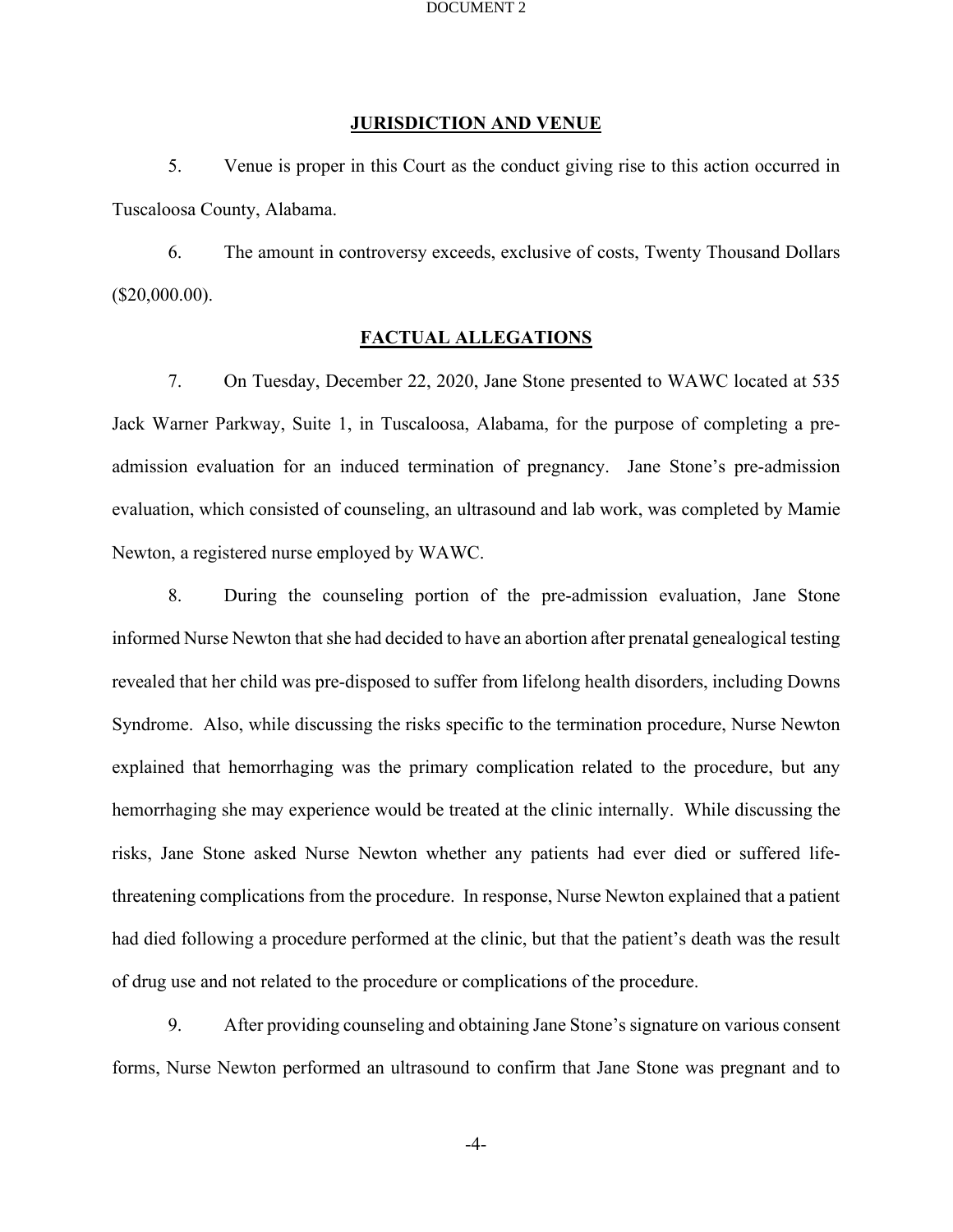determine the gestational age of her baby. While performing the ultrasound, Nurse Newton told Jane Stone that she could tell the baby had Downs Syndrome based on the appearance of his eyes.

10. After completing the ultrasound, Nurse Newton scheduled Jane Stone's termination procedure – specifically, a dilation and evacuation (D&E) – for December 28, 2020, at 11:00 AM, and she informed Jane Stone that WAWC's physician, Dr. Middleton, would perform the procedure.

11. Dr. Middleton was not present at WAWC and did not evaluate Jane Stone on December 22, 2020.

12. A D&E is the preferred method for performing late first-trimester and secondtrimester abortions. In order to perform a D&E, surgical instruments must pass through the cervix, the opening to the uterus, and into the uterus. In order for these instruments to pass through the cervix safely, the cervix must be opened prior to the procedure. This process of opening the cervix prior to a D&E is called cervical priming or cervical preparation. Cervical preparation can be done with medications or with small rod-like devices that are placed inside the cervix. Prostaglandins, such as Cytotec, are the most common medications used for cervical preparation. They work by softening, thinning, and opening the cervix so that at the time of the procedure it is possible to further open the cervix if needed and to place the instruments through the cervix into the body of the uterus. These medications can be taken intravaginally, rectally, orally, buccally, or sublingually for cervical priming. Cervical priming increases preoperative cervical dilation, making the procedure easier and quicker for the physician. However, in order to properly dilate the cervix preoperatively, the woman must receive the agent at least three hours prior to her procedure.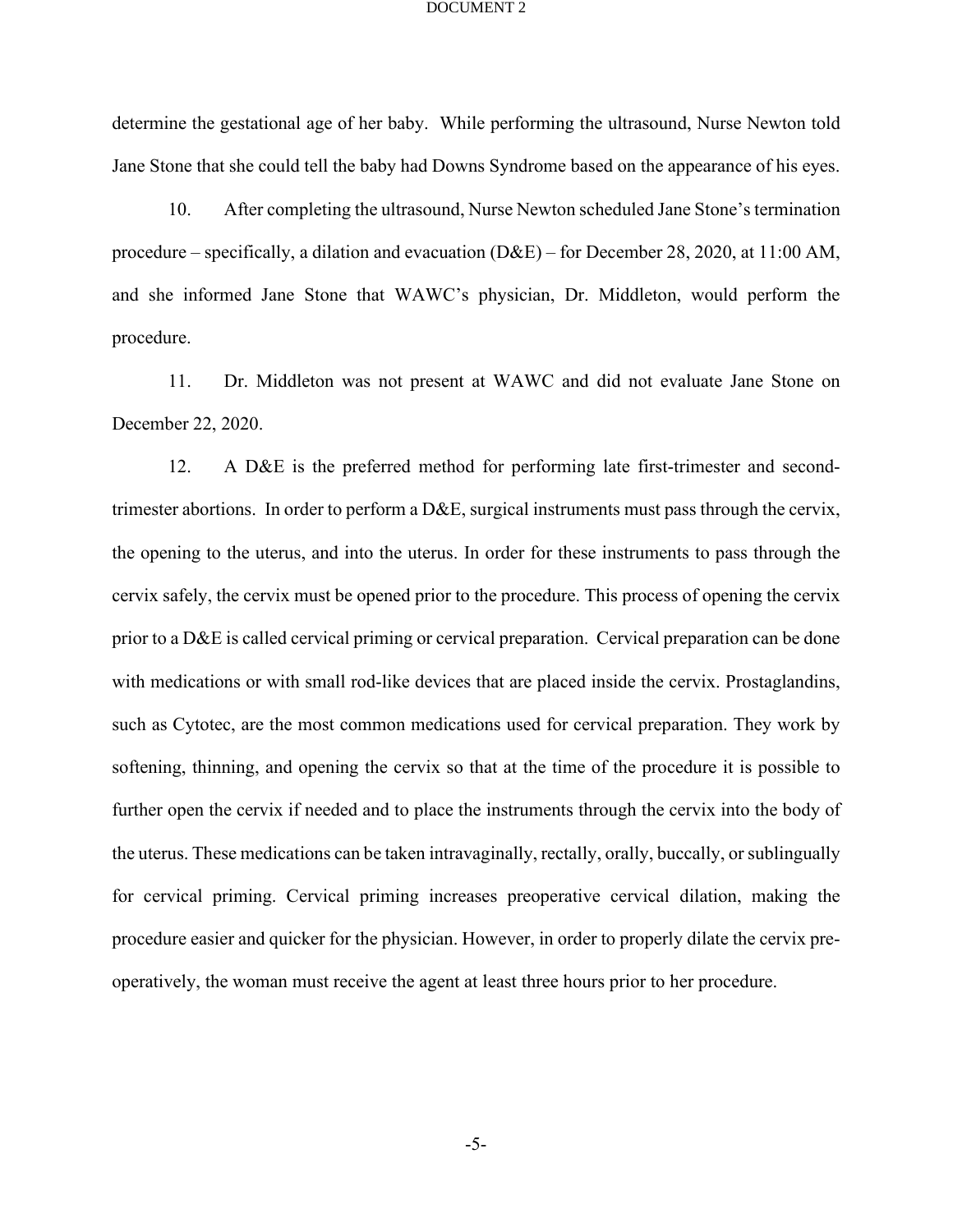13. On Monday, December 28, 2020, Jane Stone presented to WAWC at approximately 10:39 AM for her scheduled D&E. Upon arrival, Jane Stone signed in and sat in the waiting area at WAWC along with thirty to thirty-five other people.

14. At approximately 11:30 AM, Jane Stone was called back and taken to Nurse Newton's office to sign additional paperwork, including a Consent for Post-Abortion Care form. Nurse Newton apologized to Jane Stone for the delay in starting her procedure and stated that the clinic was "overbooked and understaffed" and that she "could not give [Jane Stone] any medicine until [she] met [Dr. Middleton]."

15. At approximately 11:44 AM, after Jane Stone signed the necessary paperwork, a WAWC employee, including one or more of the parties described fictitiously as "N" through "S", obtained Jane Stone's vital signs, and completed a pre-operative ultrasound.

16. At approximately 12:30 PM, Dr. Middleton saw Jane Stone for the first time and administered 800 micrograms of Cytotec into Jane Stone's vagina for cervical priming. After administering the Cytotec, Dr. Middleton sent Jane Stone to a waiting room, where Jane Stone waited with other patients until her name was called.

17. At approximately 1:00 PM, Jane Stone received oral doses of Xanax, Phenergan, Naproxen and Doxycycline in preparation for the D&E. These medications were given by Nurse Newton and/or one or more of the parties described fictitiously as "N" through "S".

18. At approximately 1:30 PM, approximately one hour after she received Cytotec for cervical priming, Jane Stone was taken into the procedure room and positioned on the exam table. Dr. Middleton then prepped the cervix and vagina with antiseptic solution, exposed and grasped the cervix with a tenaculum, and administered a paracervical block using 18 milliliters of 1% Lidocaine. Thereafter, Dr. Middleton progressively dilated Jane Stone's cervix using rigid, steel

-6-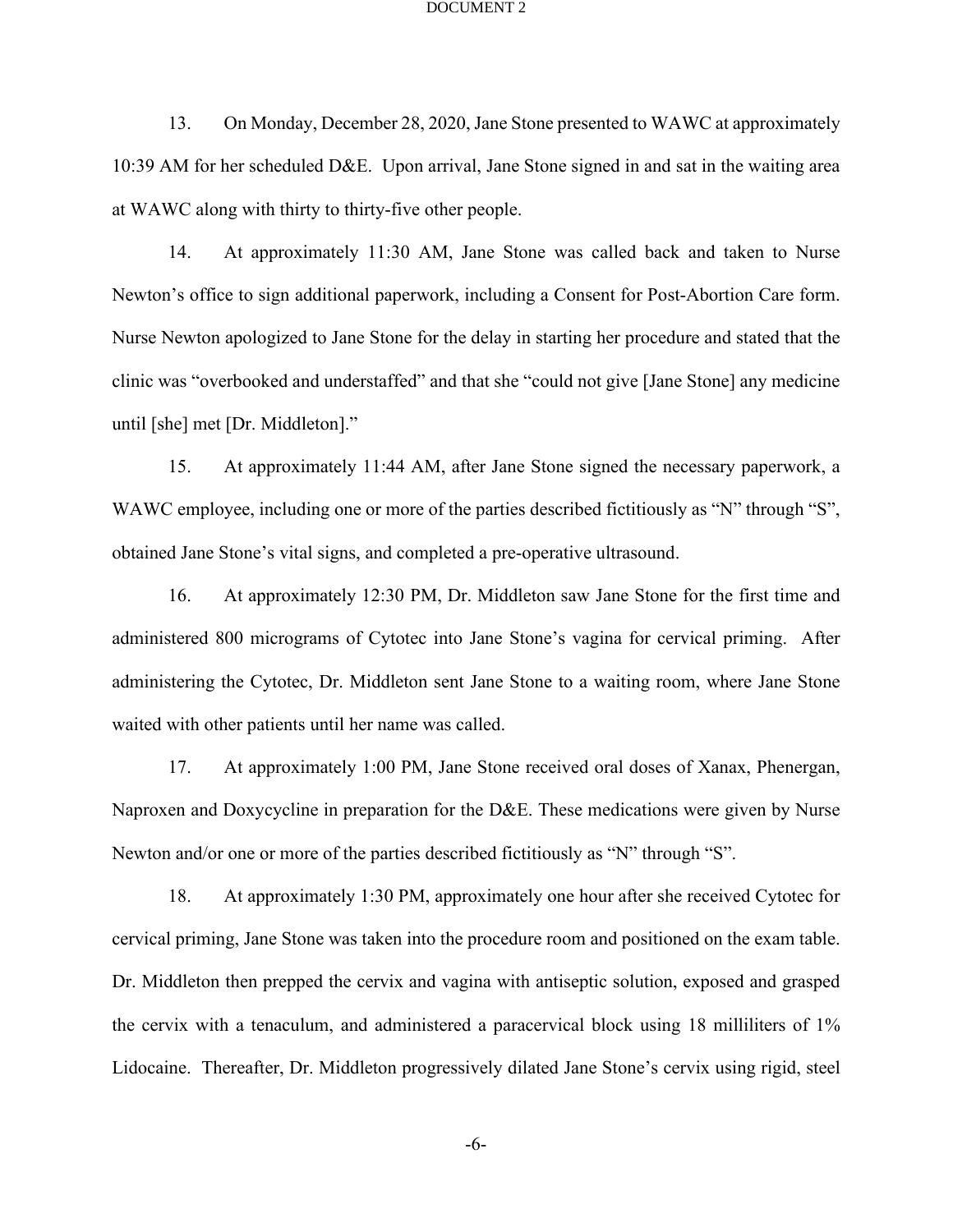Pratt dilators until she reached the desired diameter of dilation. Dr. Middleton then inserted a 14 millimeter suction cannula into Jane Stone's uterus and electrically aspirated the uterine contents.

19. During the procedure, which she performed without the use of ultrasound guidance and without adequate cervical preparation, Dr. Middleton lacerated the right side of Jane Stone's cervix, perforated the lower right uterine segment, and sheared multiple uterine blood vessels.

20. After completing the vacuum extraction, Dr. Middleton informed Jane Stone that she had increased bleeding and called several nurses into the procedure room to assist. Thereafter, multiple nurses, including, but not limited to, one or more of the parties described fictitiously as "N" through "S", responded to the procedure room to assist Dr. Middleton with monitoring Jane Stone's vital signs, preparing and/or administering medications, and performing an ultrasound. During this time, Dr. Middleton administered medications into Jane Stone's uterus to control the bleeding. Dr. Middleton also administered 800 micrograms of Cytotec into Jane Stone's rectum.

21. At approximately 2:30 PM, Dr. Middleton, and/or one or more of the parties described fictitiously as "N" through "Q", carried Jane Stone from the procedure room to the recovery room and put her in a recliner. Jane Stone was not wearing any pants, could not walk on her own, was bleeding internally, and was complaining of severe pain.

22. While in recovery, from approximately 2:30 PM to 3:30 PM, Jane Stone was bleeding, in severe pain, unable to walk without assistance, and passed out multiple times in the presence of Fictitious Defendant P, Q, R, and/or S. During this time, Jane Stone's nurse, including, but not limited to, one or more of the parties described fictitiously as "P" through "S", assisted Jane Stone to the bathroom two times, and on both occasions, Jane Stone exhibited signs of significant ongoing blood loss. In addition, Jane Stone was noted to be pale and diaphoretic, and

-7-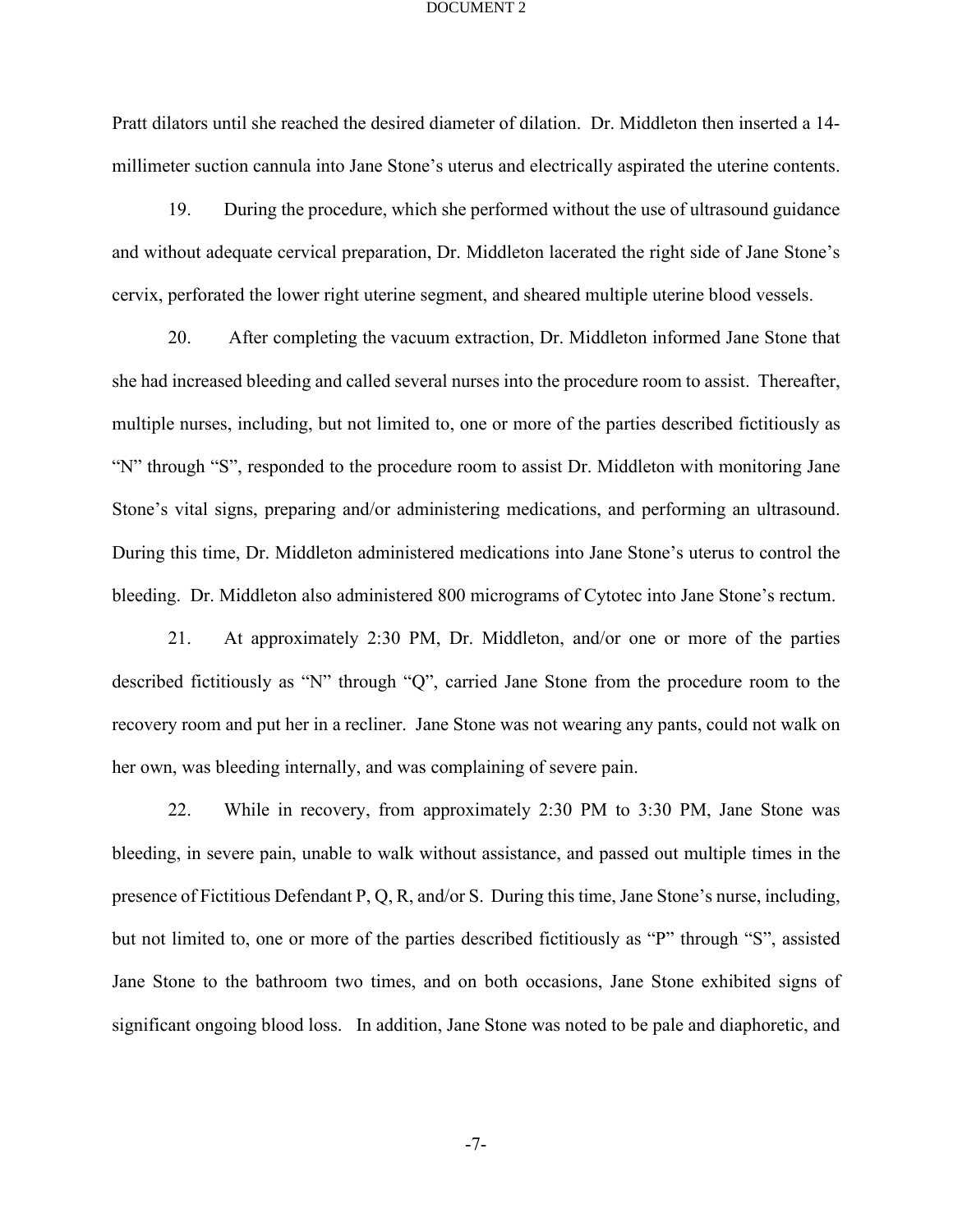her vital signs indicated that she was progressing toward shock. Neither Dr. Middleton nor any other physician evaluated Jane Stone during this time.

23. Throughout this time, Jane Stone repeatedly told the nurses that something was wrong and that she wanted someone to call an ambulance to take her to the hospital. In response, Jane Stone's nurses, including, but not limited to, Fictitious Defendants "P" through "S", dismissed and/or told Jane Stone she was being anxious and she just needed to calm down.

24. At approximately 3:30 PM, after attempting unsuccessfully to palpate Jane Stone's pulse, Dr. Middleton, and/or one or more of the parties described fictitiously as "J" through "S", called 911 and requested an ambulance to transport Jane Stone to DCH Hospital. On arrival to WAWC, the paramedics established an IV in Jane Stone's left arm and immediately started infusing IV fluids.

25. At approximately 4:00 PM, Jane Stone's paramedic called DCH to inform the Emergency Department staff that they were in route. At the time of that call, Jane Stone's paramedic advised Nurse Kelly Brigham that Jane Stone was unresponsive; that they could not obtain a blood pressure; and that she had signs of heavy bleeding.

26. Jane Stone presented to the emergency department ("ED") at DCH at 4:08 PM. On arrival, Dr. Christopher Mann noted she had complaints of significant abdominal/pelvic/uterine pain, heavy vaginal bleeding, "cool/clammy/pale" skin, a low blood pressure, and a decreased level of consciousness.

27. A STAT abdominal ultrasound ordered by Dr. Mann found that Jane Stone had an enlarged uterus and evidence of hemorrhaging in the right pelvic adnexa extending upwards into the right abdomen. The radiologist who interpreted Jane Stone's ultrasound communicated these

-8-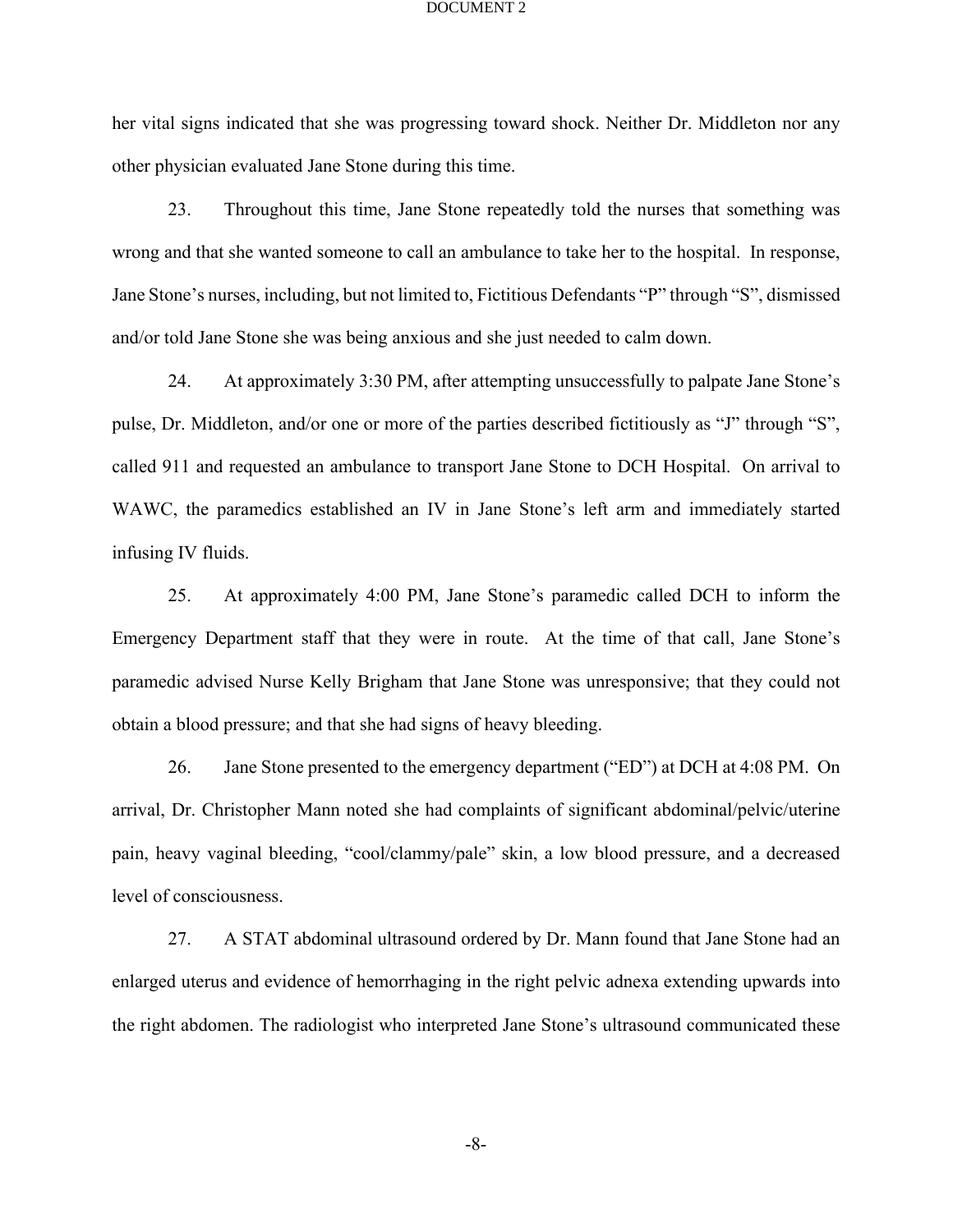"critical" findings to Dr. Mann at 5:19 PM. Minutes later, Dr. Mann called WAWC and "left a message for Dr. Middleton with the answering service."

28. At 5:25 PM, Dr. Mann ordered a STAT OBGYN consult. Dr. John McDonald, the OBGYN on call, evaluated Jane Stone in the ED and immediately took her to the operating room.

29. In the OR, Jane Stone was placed under general anesthesia and initially underwent a diagnostic laparotomy performed by Dr. McDonald. Upon entry into Jane Stone's pelvic region, Dr. McDonald encountered a large – approximately 1000 milliliter – retroperitoneal hematoma. Upon further exploration, Dr. McDonald found evidence of a "broad ligament hematoma starting at the level of the uterine artery and extending up through the vesico-uterine peritoneum anteriorly as well as up through the right pelvic sidewall involving the right ovary." Thereafter, Dr. McDonald consulted Dr. Ford Simpson, Jr., a vascular surgeon, to assist with exploration of the retroperitoneal space, and isolation of the right ureter and right uterine artery.

30. When Dr. Simpson arrived in the OR, Jane Stone's pelvic region was already exposed and Dr. McDonald was applying pressure on the retroperitoneum. After Dr. McDonald removed pressure, the retroperitoneum began bleeding profusely. Dr. Simpson noted that there was a large hematoma with multiple areas of bright red arterial bleeding, and surgically clipped multiple branches of the hypogastric artery while Dr. McDonald sutured several areas of uterine bleeding. Dr. McDonald then attempted to close a rent through the right side of Jane Stone's cervix on the right side of the lower uterine segment; however, Jane Stone's uterus continued to bleed. Due to the extent of the damage to the right side of Jane Stone's uterus, Dr. McDonald had no choice but to perform a supracervical hysterectomy. While in surgery, Jane Stone received two units of packed red blood cells and one unit of fresh frozen plasma.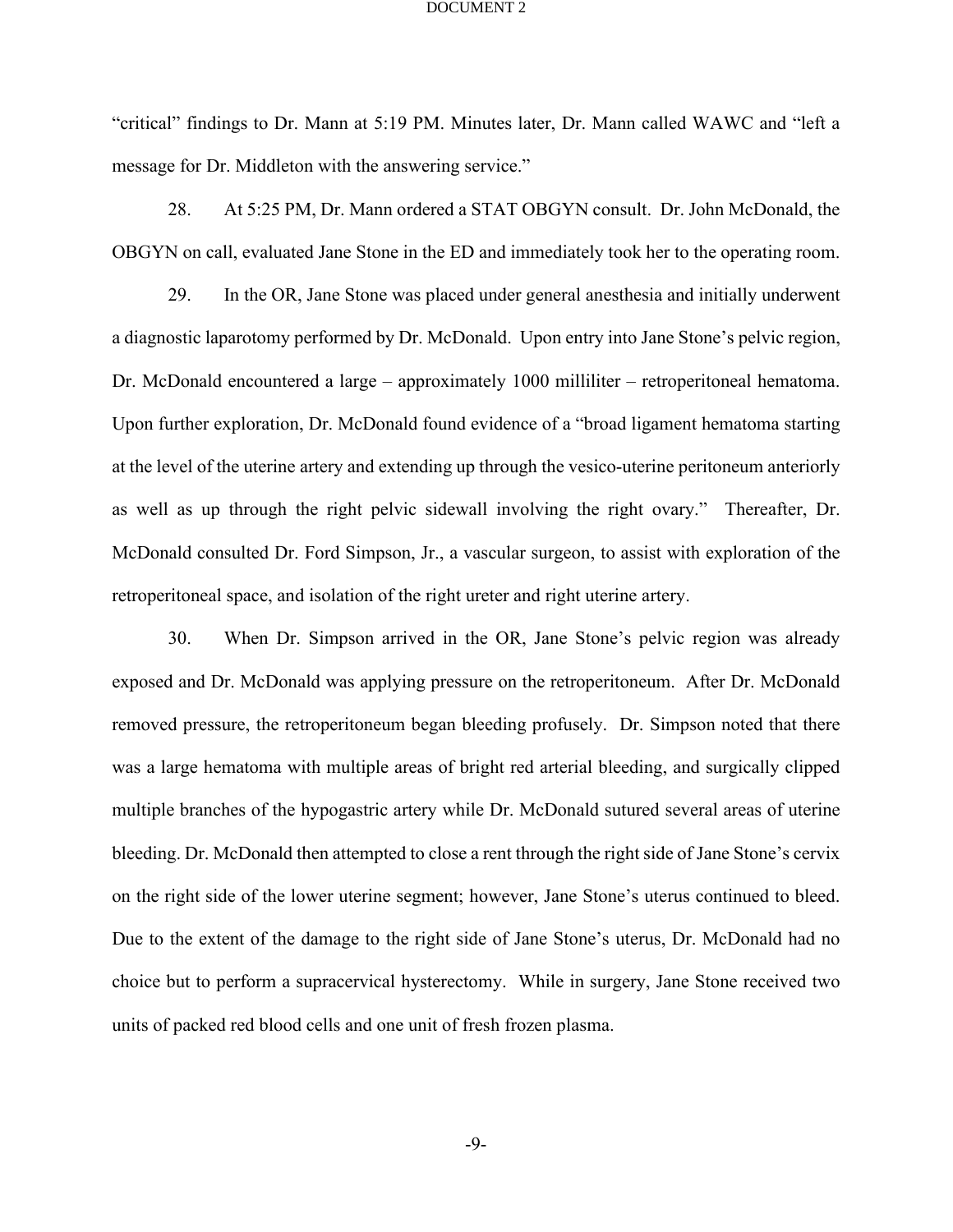31. Post-operatively, Jane Stone was transferred to the ICU and remained hospitalized at DCH until January 1, 2021.

## **COUNT ONE**

32. Plaintiff re-adopts and re-alleges the factual allegations contained in the preceding paragraphs, and further alleges as follows:

33. On or about December 28, 2020, Dr. Middleton, J, K, L and/or M undertook to and did provide medical care and treatment to Jane Stone. All of said services were provided at WAWC in Tuscaloosa County, Alabama.

34. In providing medical care and services to Jane Stone, and at all times material to this Complaint, Dr. Middleton, J, K, L and/or M were under a legal duty to possess and exercise that degree of care, skill, and diligence commonly possessed and exercised by similarly situated health care providers in the national medical community in providing care and treatment to patients such as Jane Stone.

35. In providing medical services to Jane Stone, Dr. Middleton, J, K, L and/or M breached the applicable standard of care that was in effect at the time in one or more of the following respects:

- (a) by ordering and/or administering an excessive amount of Cytotec.
- (b) by performing Jane Stone's  $D&E$  without adequate cervical preparation;
- (c) by failing to properly dilate Jane Stone's cervix;
- (d) by failing to wait three hours after administering Cytotec to start the D&E procedure;
- (e) by forgetting to wait three hours after administering Cytotec to start the D&E;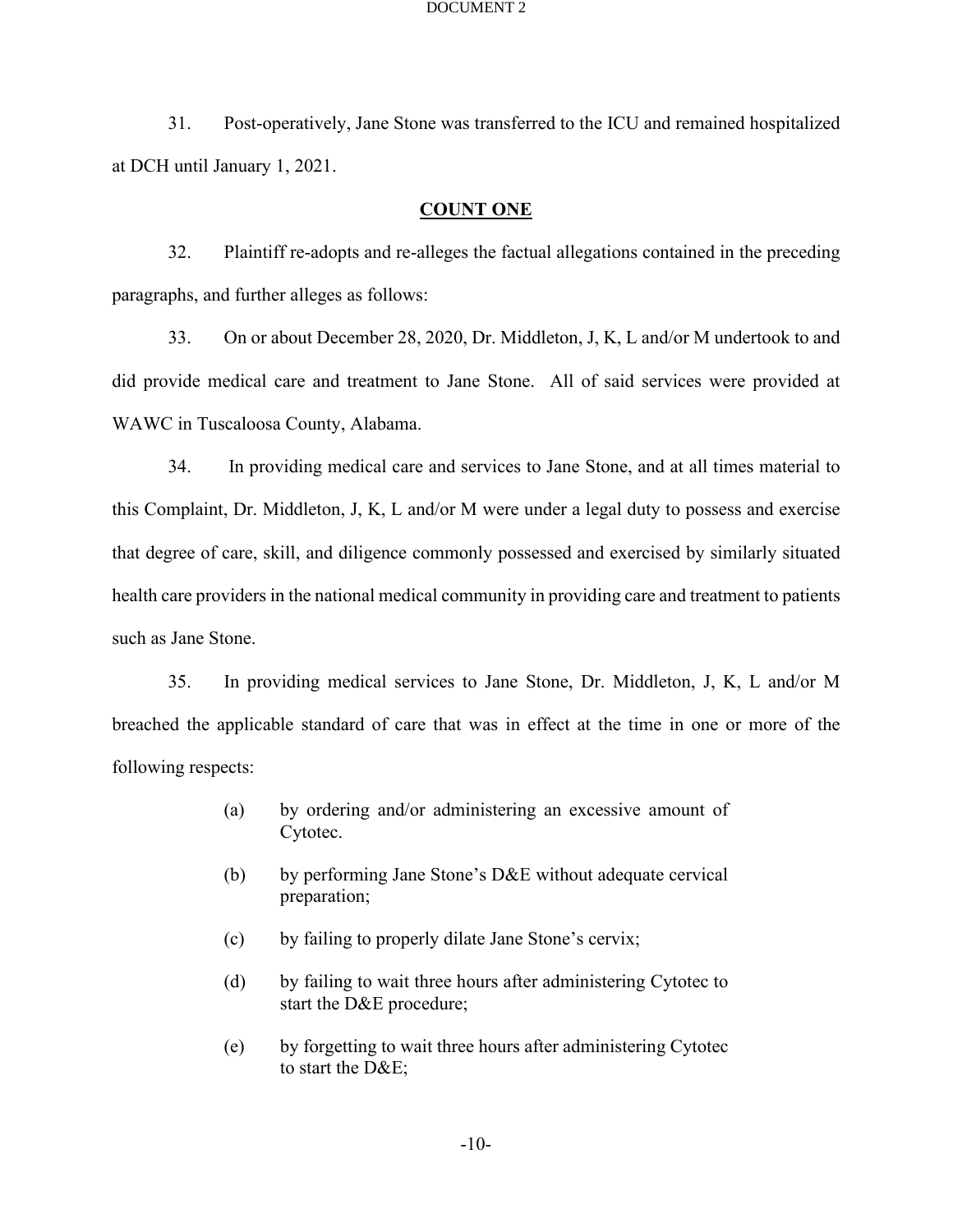- (f) by failing to adequately prepare Jane Stone's cervix before starting the D&E;
- (g) by using unnecessary force and/or unnecessary medical interventions in an effort to hurry along Jane Stone's D&E;
- (h) by forcefully and aggressively dilating Jane Stone's cervix using instrumentation without adequate cervical preparation;
- (i) by lacerating and perforating Jane Stone's cervix, lower uterine segment and uterine arteries;
- (j) by performing Jane Stone's D&E without ultrasound guidance;
- (k) by ignoring and/or failing to take appropriate action in response to the bleeding and pain concerns voiced by Jane Stone after the D&E procedure;
- (l) by dismissing and/or failing to take appropriate action in response to Jane Stone's complaints of pain and bleeding post-operatively;
- (m) by failing, after deciding to send Jane Stone to the hospital, to timely and/or properly communicate with physicians and emergency department staff at DCH, and/or to notify them of Jane Stone's pending arrival;
- (n) by failing to treat Jane Stone in accordance with WAWC's written protocols, guidelines, policies, procedures, and/or clinical practice guidelines for the performance of a D&E;
- (o) by failing to provide care and treatment to Jane Stone in accordance with the Alabama State Board of Health rules, set forth in Ala. Admin. Code § 420-5-1, governing outpatient abortion or reproductive health centers;
- (p) by failing to timely recognize, diagnose, and treat Jane Stone's cervical, uterine, and arterial injuries, and/or transfer Jane Stone to the hospital for treatment thereof; and,
- (q) by failing to accurately document her care and treatment of Jane Stone.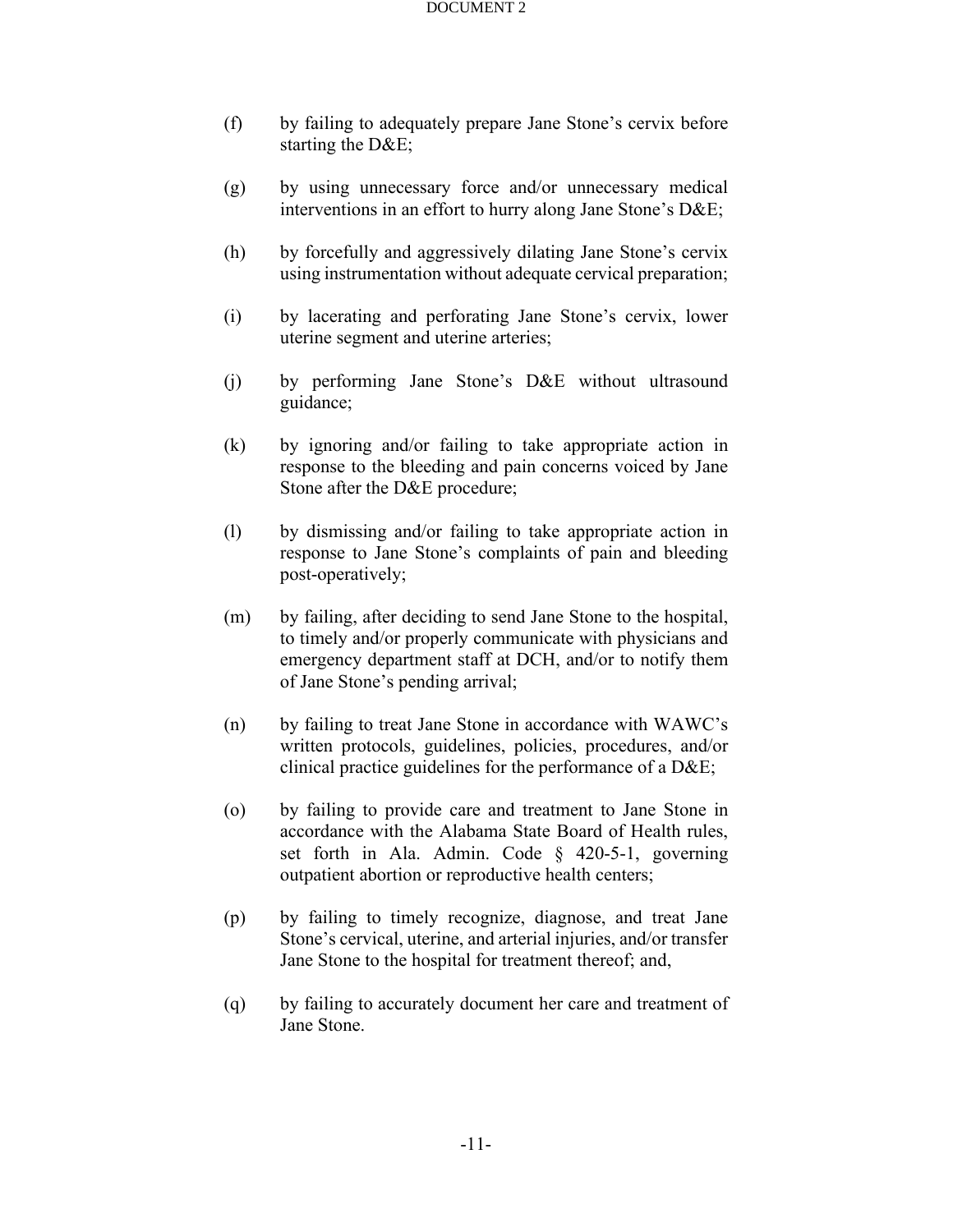36. As a proximate result of the above-described acts and/or omissions of Dr.

Middleton, J, K, L and/or M, Jane Stone suffered the following injuries and damages:

- (a) she was caused to suffer severe acute physical injuries, including a cervical laceration, uterine perforation, lifethreatening hemorrhaging and hypovolemic shock;
- (b) she was caused to suffer a lengthy hospitalization and required extensive surgical, anesthetic, and therapeutic treatment, including a supracervical hysterectomy;
- (c) she was caused to suffer, and will in the future continue to suffer, great physical pain and suffering;
- (d) she was caused to suffer, and will in the future continue to suffer, mental anguish and emotional distress;
- (e) she will never be able to become pregnant and have children;
- (f) she was caused to incur, and will in the future continue to incur, significant medical bills and out-of-pocket expenses related to in vitro fertilization and surrogacy;
- (g) she was caused to suffer lost wages and income;
- (h) she was caused to suffer permanent injury;
- (i) she was caused to be disfigured; and,
- (j) she was caused to suffer, and will in the future continue to suffer, loss of enjoyment of life and interference with normal daily activities.

WHEREFORE, the plaintiff, Jane Stone, demands judgment against Defendant Tamer

Yvette Middleton, MD, J, K, L and/or M, jointly and severally, in an amount to be determined by

the jury, together with interest, costs, and any other relief to which she may be entitled.

## **COUNT TWO**

37. Plaintiff re-adopts and re-alleges all of the factual allegations contained in the preceding paragraphs, and further alleges as follows: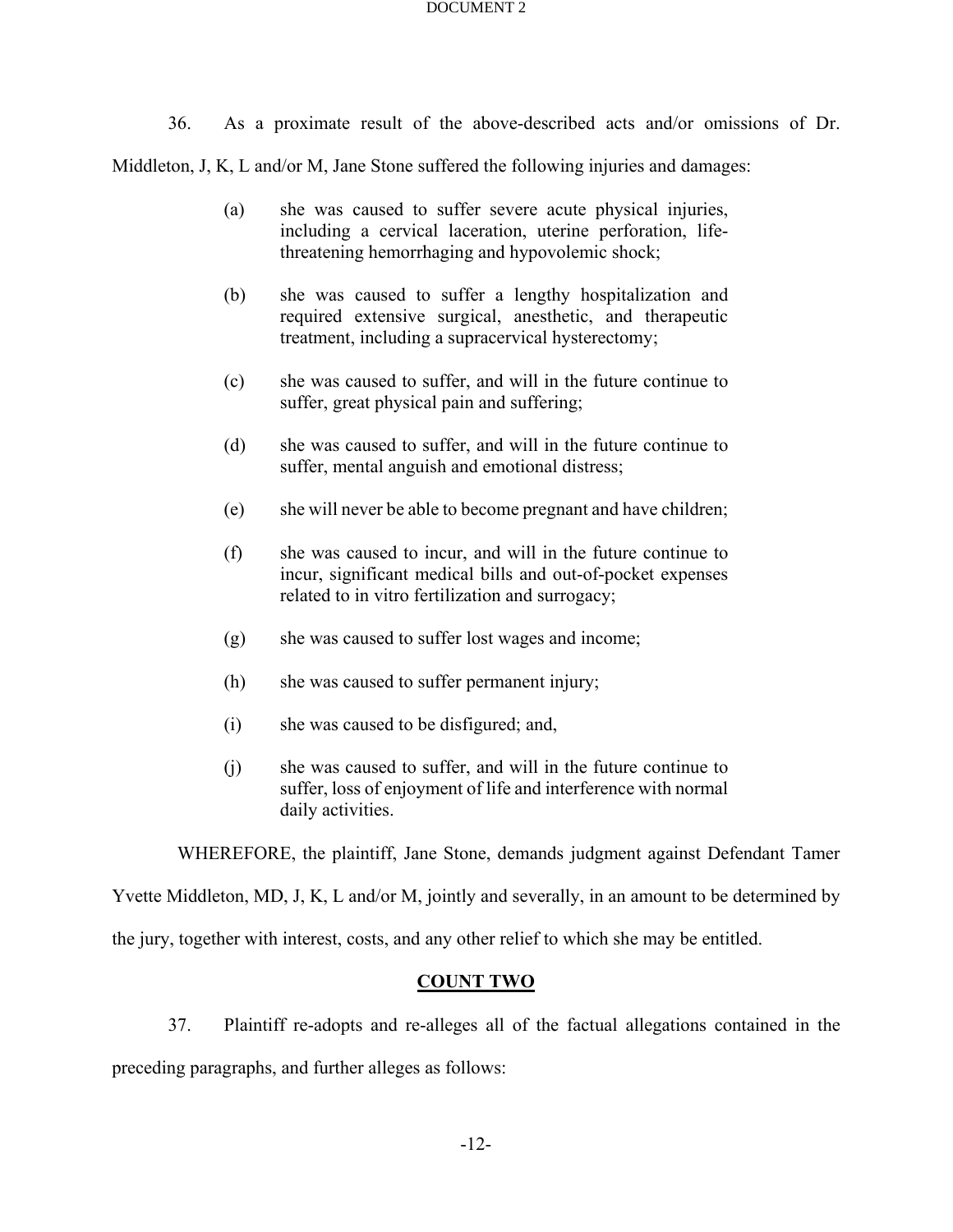38. In providing medical care and services to Jane Stone, and at all times material to this Complaint, Dr. Middleton, J, K, L and/or M were acting within the line and scope of his or her duties as an agent, employee, and/or servant of the Defendants, WAWC, and/or one or more of the parties described fictitiously as A, B, C, D, E, F, G, and/or I.

39. In providing medical care and services to Jane Stone, Dr. Middleton, J, K, L and/or M breached the applicable standard of care which was in effect at the time in the manner described in Count One.

40. As a proximate result of the above-described acts and/or omissions of Dr. Middleton, J, K, L and/or M, Jane Stone suffered the injuries and damages described in Count One.

41. The Defendants, WAWC, and/or one or more of the parties described fictitiously as A, B, C, D, E, F, G, and/or I, are vicariously liable to Plaintiff for the negligent and/or wrongful acts or omissions of their agents and/or employees, including, but not limited to, Dr. Middleton, J, K, L and/or M.

WHEREFORE, the plaintiff, Jane Stone, demands judgment against the Defendants, jointly and severally, in an amount to be determined by the jury, together with interest, costs, and any other relief to which she may be entitled.

## **COUNT THREE**

42. Plaintiff re-adopts and re-alleges all of the factual allegations contained in the preceding paragraphs, and further alleges as follows:

43. On or about December 22, 2020, Jane Stone was a patient at WAWC in Tuscaloosa County, Alabama.

-13-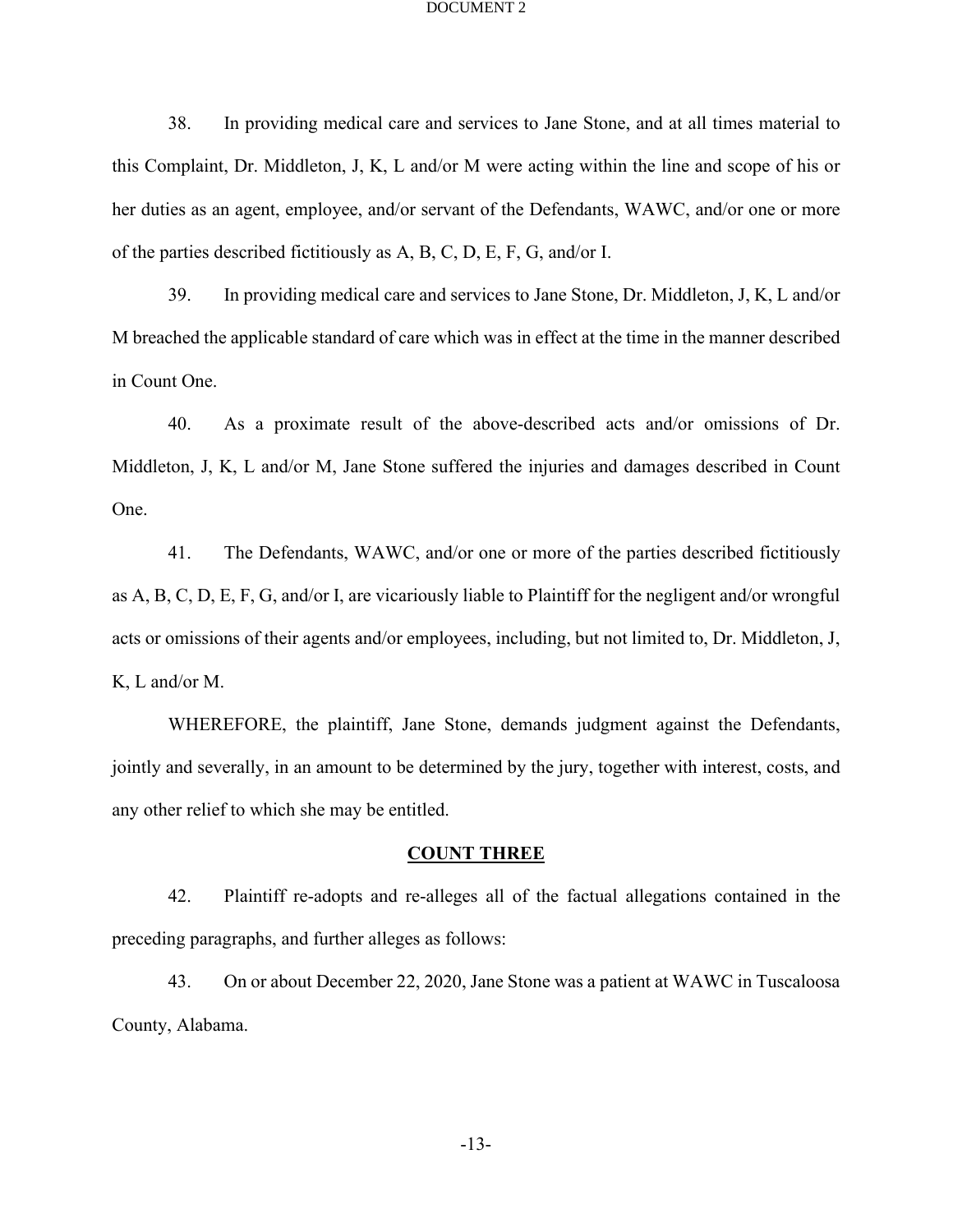44. At the aforesaid times and place, Defendants WAWC, A, B, C, D, E, F, G, H, and/or I, acting through its administrators, medical director, nurses, technicians, medical assistants, and/or other non-physician health care providers including, but not limited to, Nurse Mamie Newton and/or one or more of the parties described fictitiously as "L" through "S", undertook to and did provide medical, diagnostic, nursing and/or other health care services and treatment to Jane Stone (hereinafter referred to collectively as WAWC's staff"). All of said services were provided in Tuscaloosa County, Alabama.

45. In providing medical, diagnostic, nursing and/or other care, treatment and services to Jane Stone on December 22, 2020, WAWC's staff, including, but not limited to, Nurse Newton and/or one or more of the parties described fictitiously as "L" through "S", were under a legal duty to possess and exercise that degree of care, skill, and diligence commonly possessed and exercised by similarly situated hospitals or health care providers in the national medical community acting under the same or similar circumstances described above.

46. At the times and place described above, WAWC's staff breached the applicable standard of care which was in effect at the time in one or more of the following respects:

- (a) by failing to truthfully and/or accurately respond to Jane Stone's questions regarding complications of D&E procedures, and whether any patient had ever died as a result of hemorrhaging in connection with a D&E performed at WAWC;
- (b) by failing to inform Jane Stone that another patient had died on May 7, 2020, as a result of a uterine perforation and hemorrhaging related to an attempted surgical D&E performed at WAWC;
- (c) by falsely representing that the death of the WAWC patient who died following a D&E procedure was related to a fatal drug overdose;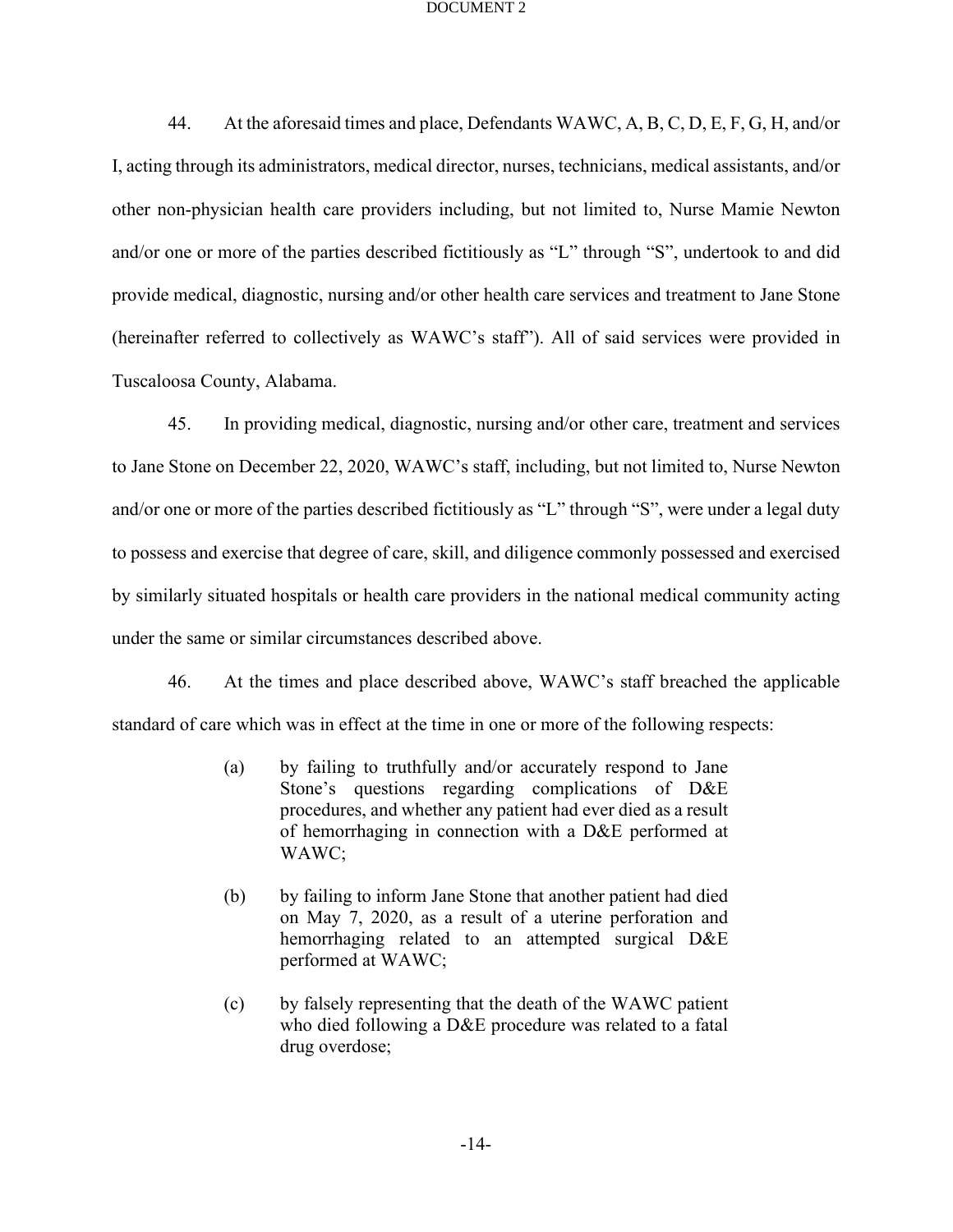- (d) by failing to inform Jane Stone that Dr. Leah Torres, WAWC's medical director who was responsible for the operation and safety of all practices and procedures performed at WAWC, had her medical license revoked in August 2020;
- (e) by failing to inform Jane Stone that WAWC's medical director had received a cease and desist order from the Medical Licensure Commission of Alabama and was not authorized to function as medical director at the time;
- (f) by failing to inform Jane Stone that WAWC's Medical Director was not licensed to practice medicine in the State of Alabama in December 2020; and,
- (g) by failing to obtain appropriate informed consent.

47. At the aforesaid time and place, WAWC's staff, including, but not limited to, Nurse Newton and/or one or more of the parties described fictitiously "L" through "S", were working within the line and scope of their duties as employees and/or agents of Defendant WAWC, A, B, C, D, E, F, G, H, and/or I.

48. As a proximate result of the above-described acts and/or omissions of WAWC's staff, including, but not limited to, Nurse Newton and/or one or more of the parties described fictitiously "L" through "S", Jane Stone suffered the injuries and damages described in Count One.

49. The Defendants, WAWC, and/or one or more of the parties described fictitiously as A, B, C, D, E, F, G, H, and/or I, are vicariously liable to Plaintiff for the negligent and/or wrongful acts or omissions of WAWC's staff.

WHEREFORE, the plaintiff, Jane Stone, demands judgment against the Defendants, jointly and severally, in an amount to be determined by the jury, together with interest, costs, and any other relief to which she may be entitled.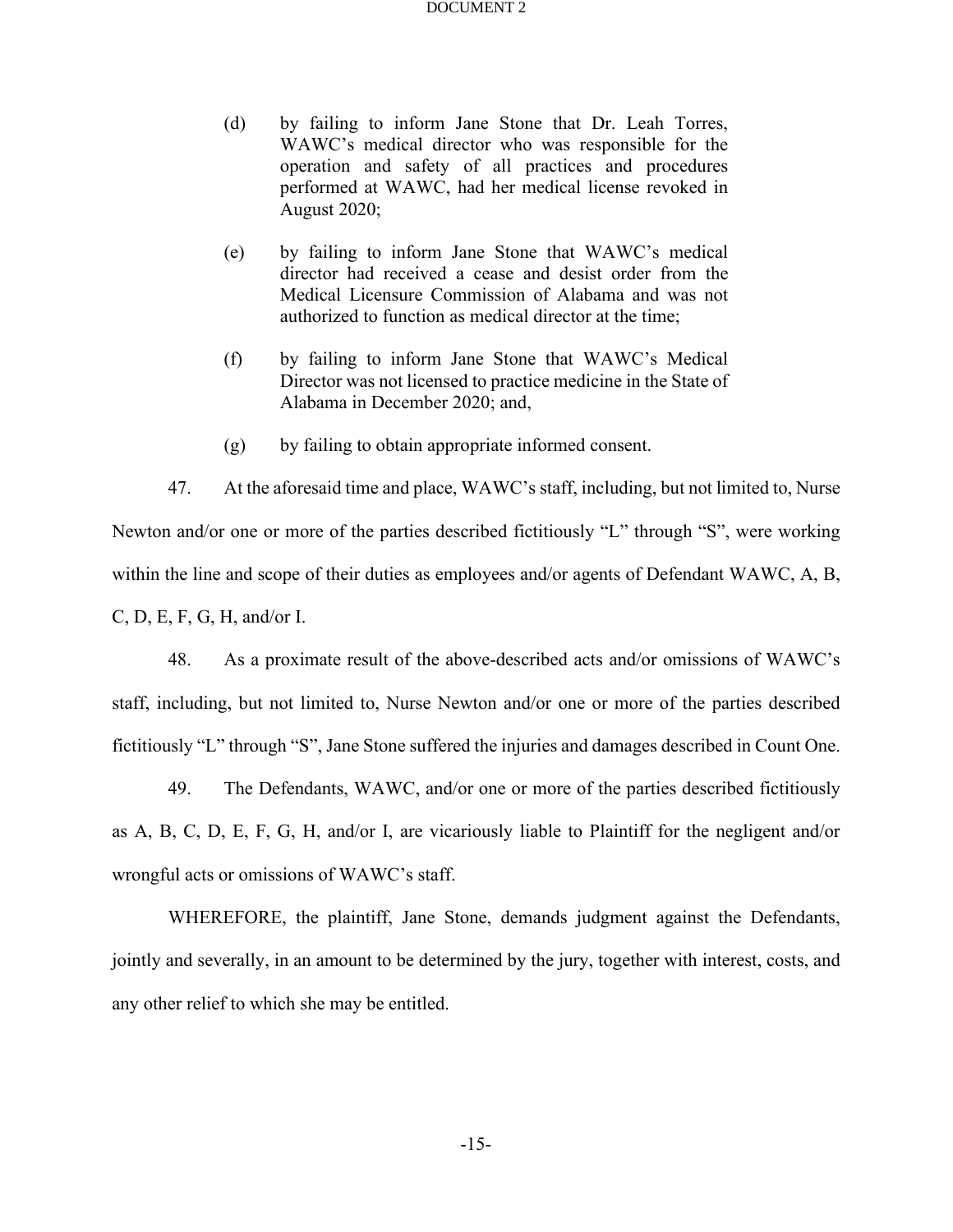## **COUNT FOUR**

50. Plaintiff re-adopts and re-alleges all of the factual allegations contained in the preceding paragraphs, and further alleges as follows:

51. On or about December 28, 2020, Jane Stone was a patient at WAWC in Tuscaloosa County, Alabama.

52. At the aforesaid times and place, Defendants WAWC, A, B, C, D, E, F, G, H, and/or I, acting through its administrators, medical director, nurses, technicians, medical assistants, and/or other non-physician health care providers including, but not limited to, Nurse Mamie Newton and/or one or more of the parties described fictitiously as "L" through "S", undertook to and did provide medical, diagnostic, nursing and/or other health care services and treatment to Jane Stone (hereinafter referred to collectively as WAWC's staff"). All of said services were provided in Tuscaloosa County, Alabama.

53. In providing medical, diagnostic, nursing and/or other care, treatment and services to Jane Stone on December 28, 2020, WAWC's staff, including, but not limited to, Nurse Newton and/or one or more of the parties described fictitiously as "L" through "S", were under a legal duty to possess and exercise that degree of care, skill, and diligence commonly possessed and exercised by similarly situated hospitals or health care providers in the national medical community acting under the same or similar circumstances described above.

54. At the times and place described above, WAWC's staff breached the applicable standard of care which was in effect at the time in one or more of the following respects:

- (a) by failing to inform Dr. Middleton that Jane Stone's cervix was not adequately prepared when Dr. Middleton started the D&E;
- (b) by failing to provide care and treatment to Jane Stone in accordance with WAWC's written patient care policies and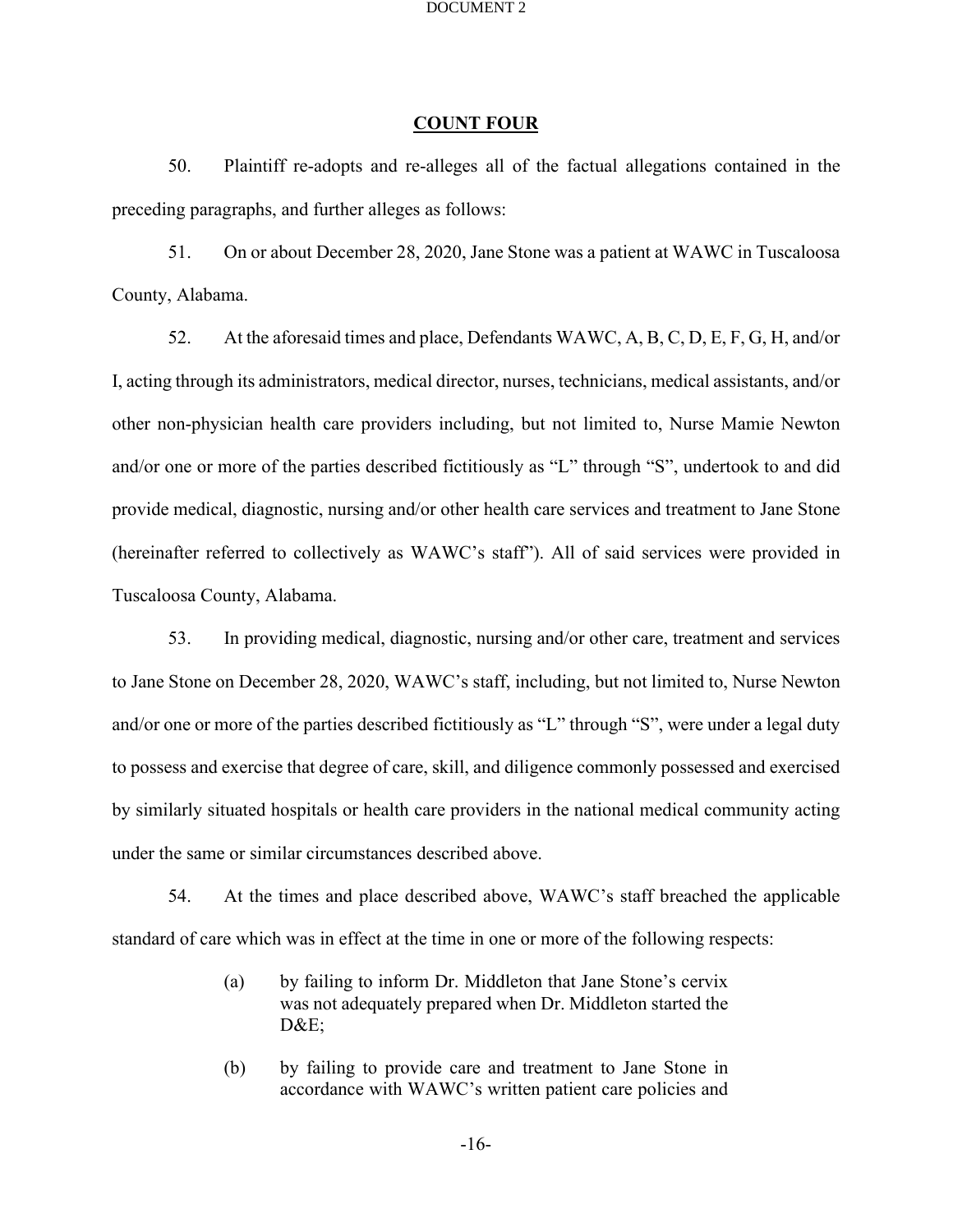procedures in effect at the time pertaining to cervical preparation;

- (c) by failing to provide care and treatment to Jane Stone in accordance with WAWC's written patient care policies and procedures in effect at the time pertaining to the use of Cytotec and/or Misoprostol;
- (d) by ignoring and/or failing to take appropriate action in response to the bleeding and pain concerns voiced by Jane Stone after the D&E procedure;
- (e) by dismissing and/or failing to take appropriate action in response to Jane Stone's complaints of pain and bleeding post-operatively;
- (f) by failing to treat Jane Stone in accordance with WAWC's written protocols, guidelines, policies, procedures, and/or clinical practice guidelines for the performance of a D&E;
- (g) by failing to treat Jane Stone in accordance with WAWC's written protocols, guidelines, policies, procedures, and/or clinical practice guidelines pertaining to patient recovery and post-operative care;
- (h) by failing to provide care and treatment to Jane Stone in accordance with the Alabama State Board of Health rules, set forth in Ala. Admin. Code § 420-5-1, governing outpatient abortion or reproductive health centers; and,
- (i) by failing to accurately document his or her care and treatment of Jane Stone;
- (j) by refusing to call an ambulance to transport Jane Stone to the hospital; and,
- (k) by failing to take Jane Stone's post-operative complaints seriously and/or to communicate her complaints to Dr. Middleton.

55. At the aforesaid time and place, WAWC's staff, including, but not limited to, Nurse

Newton and/or one or more of the parties described fictitiously "L" through "S", were working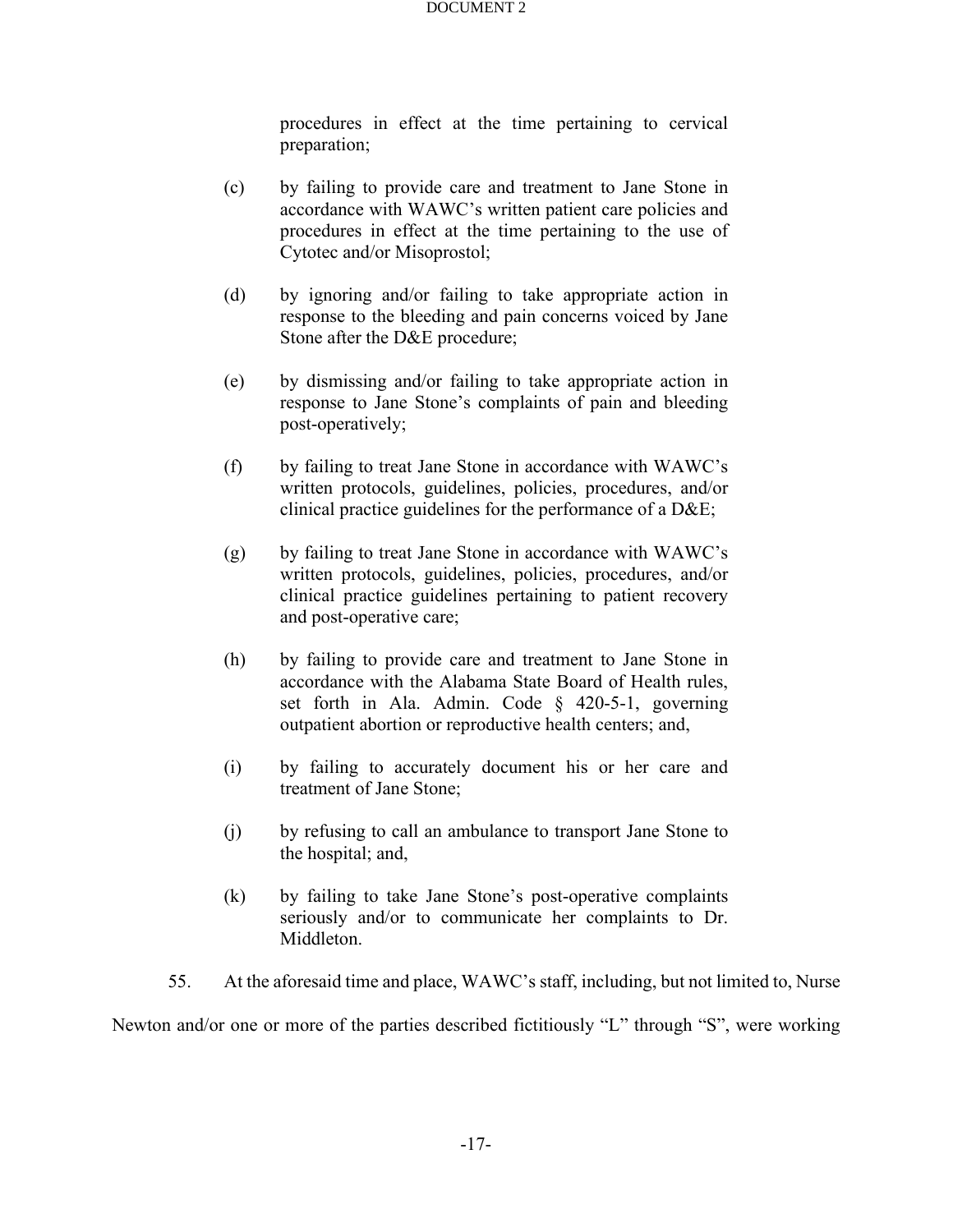within the line and scope of their duties as employees and/or agents of Defendant WAWC, A, B, C, D, E, F, G, H, and/or I.

56. As a proximate result of the above-described acts and/or omissions of WAWC's staff, including, but not limited to, Nurse Newton and/or one or more of the parties described fictitiously "L" through "S", Jane Stone suffered the injuries and damages described in Count One.

57. The Defendants, WAWC, and/or one or more of the parties described fictitiously as A, B, C, D, E, F, G, H, and/or I, are vicariously liable to Plaintiff for the negligent and/or wrongful acts or omissions of WAWC's staff.

WHEREFORE, the plaintiff, Jane Stone, demands judgment against the Defendants, jointly and severally, in an amount to be determined by the jury, together with interest, costs, and any other relief to which she may be entitled.

## **COUNT FIVE**

58. Plaintiff re-adopts and re-alleges all of the factual allegations contained in the preceding paragraphs, and further alleges as follows:

59. On or about December 28, 2020, Jane Stone was a patient at WAWC in Tuscaloosa County, Alabama.

60. At the aforesaid time and place, the Defendants, WAWC, A, B, C, D, E, F, G, H, and/or I, undertook to and did provide care and treatment to Jane Stone. All of said medical services were provided in Tuscaloosa County, Alabama.

61. In providing care, treatment and services to Jane Stone, WAWC, A, B, C, D, E, F, G, H, and/or I, were under a legal duty to possess and exercise that degree of care, skill, and diligence commonly possessed and exercised by similarly situated facilities in the national medical community acting under the same or similar circumstances described above.

-18-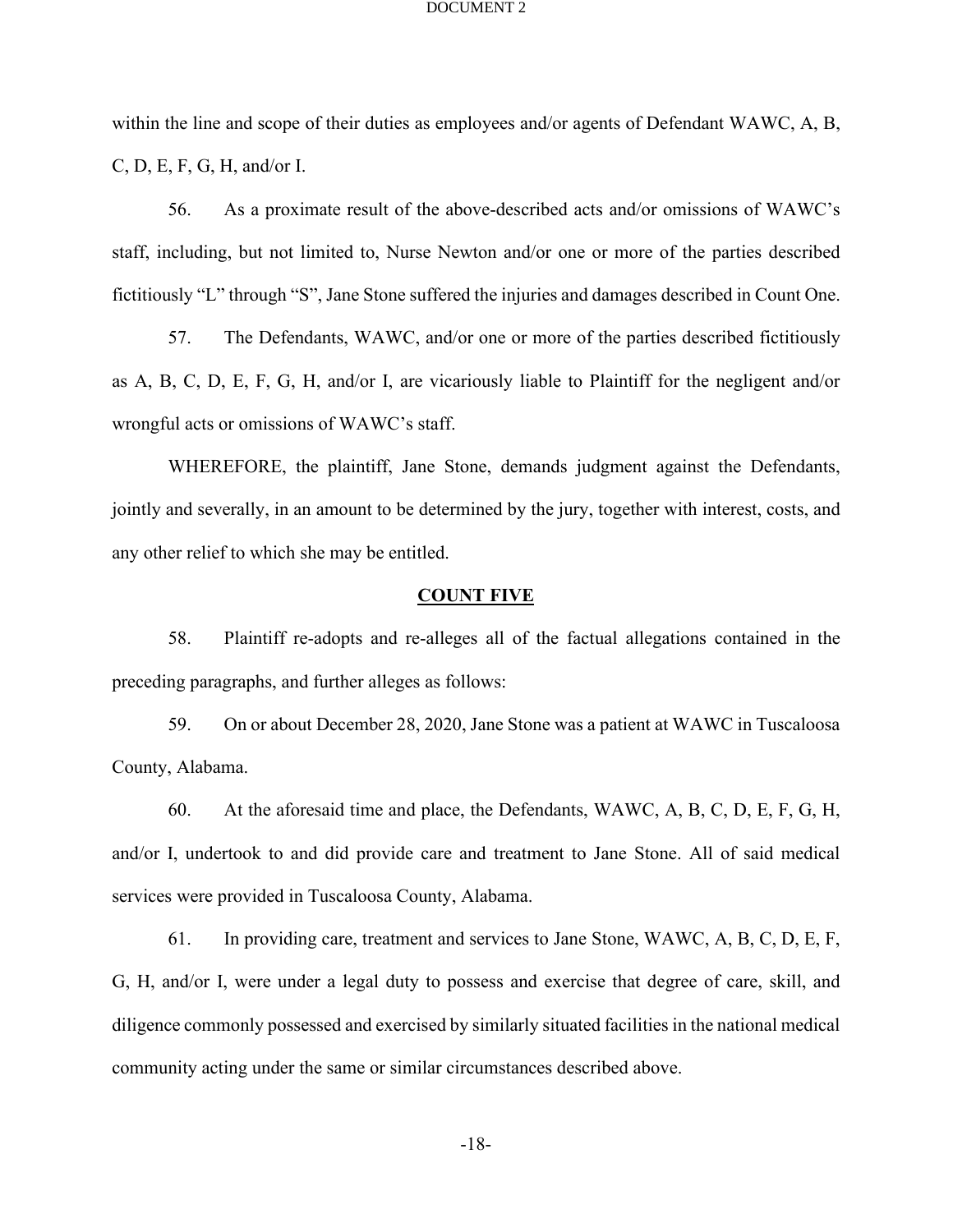62. In providing care, treatment and services to Jane Stone on December 28, 2020, the

Defendant, WAWC, A, B, C, D, E, F, G, H, and/or I, breached the applicable standard of care in

effect at that time in one or more of the following respects:

- (a) by failing to schedule a sufficient amount qualified staff members to properly care for each patient admitted;
- (b) by failing to properly orient, train, hire, and/or supervise the members of WAWC's staff who were providing care to patients on December 28, 2020;
- (c) by failing to establish and implement appropriate policies and procedures pertaining to the dosing and administration of Misoprostol and/or Cytotec;
- (d) by failing to establish and implement appropriate policies and procedures pertaining to the post-operative care and recovery of patients;
- (e) by failing to establish and/or implement an appropriate written orientation program to familiarize each staff member with the facility and its policies and procedures;
- (f) by failing to establish written criteria setting forth the specific procedures permitted to be performed in the facility and/or specific procedures that Dr. Middleton was authorized to perform;
- (g) by failing to appoint a qualified medical director who was responsible for WAWC's clinical functions and ensuring that the facility met requirements of Ala. Admin. Code  $\S$ 420-5-1;
- (h) by failing to operate WAWC in accordance with Ala. Admin. Code § 420-5-1;
- (i) by failing to properly train, orient, and define the job responsibilities of the members of WAWC's staff who were scheduled to work, and working, on December 28, 2020;
- (j) by failing to have a physician available to communicate with Jane Stone's providers at DCH Hospital;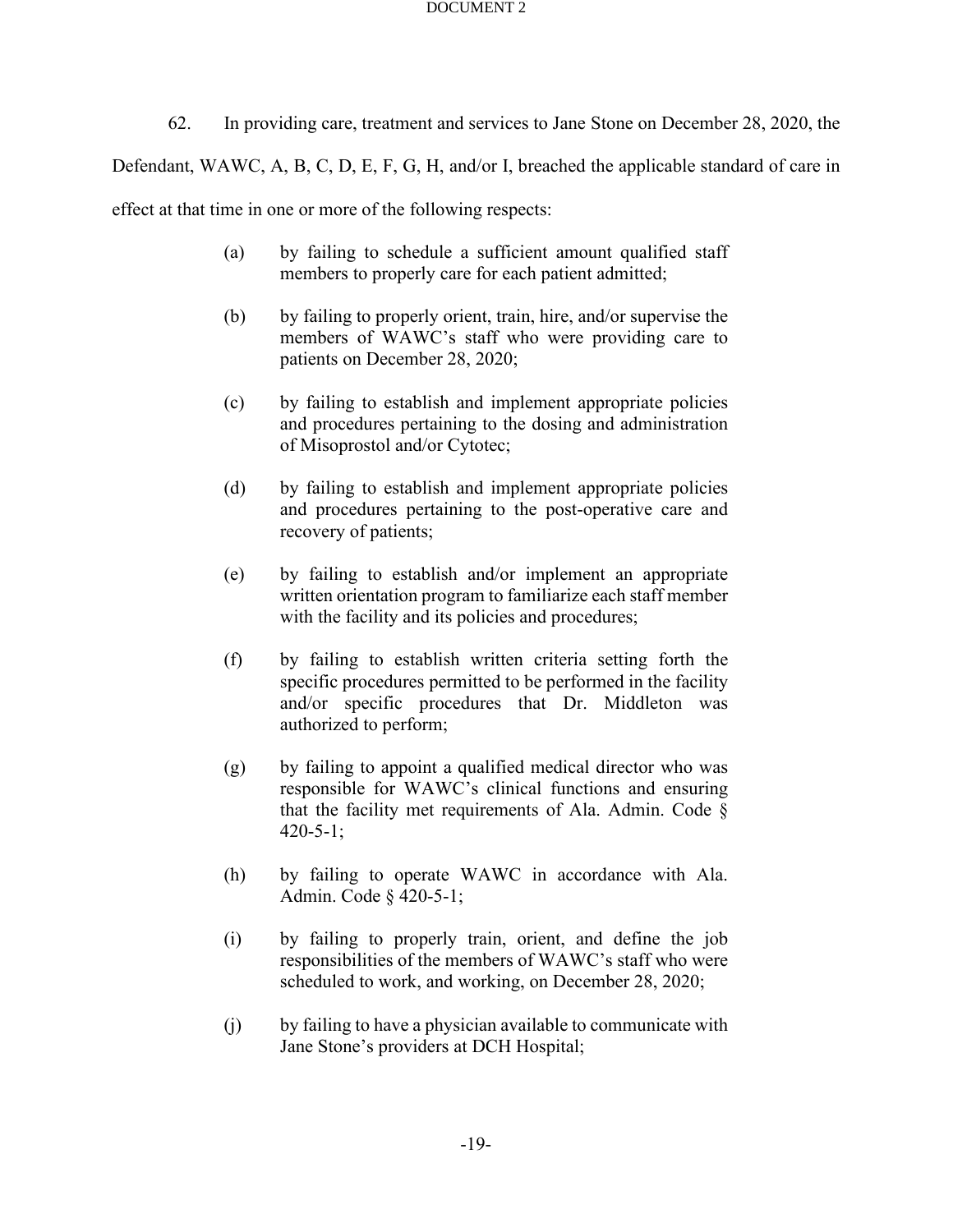- (k) by failing to properly monitor, care for, and treat Jane Stone; and,
- (l) by failing to properly train, supervise and monitor the nurses and other employees who provided care and treatment to Jane Stone.
- 63. As a result of the above-described acts and/or omissions of WAWC, A, B, C, D, E,

F, G, H, and/or I, Jane Stone suffered the injuries and damages described in Count One.

WHEREFORE, the plaintiff, Jane Stone, demands judgment against the Defendants,

jointly and severally, in an amount to be determined by the jury, together with interest, costs, and

any other relief to which she may be entitled.

# **JURY DEMAND**

64. Plaintiff demands a trial by struck jury.

For Plaintiff Jane Stone,

*/s/ David H. Marsh* DAVID H. MARSH [dmarsh@mrblaw.com](mailto:dmarsh@mrblaw.com)

*/s/ David T. Brown* DAVID T. BROWN (BRO250) [tbrown@mrblaw.com](mailto:tbrown@mrblaw.com)

*/s/ Richard Riley* RICHARD RILEY (RIL014) [rriley@mrblaw.com](mailto:rriley@mrblaw.com)

**OF COUNSEL:** MARSH, RICKARD & BRYAN, P.C. 800 Shades Creek Parkway Suite 600-D Birmingham, Alabama 35209 Phone: (205) 879-1981 Fax: (205) 879-1986